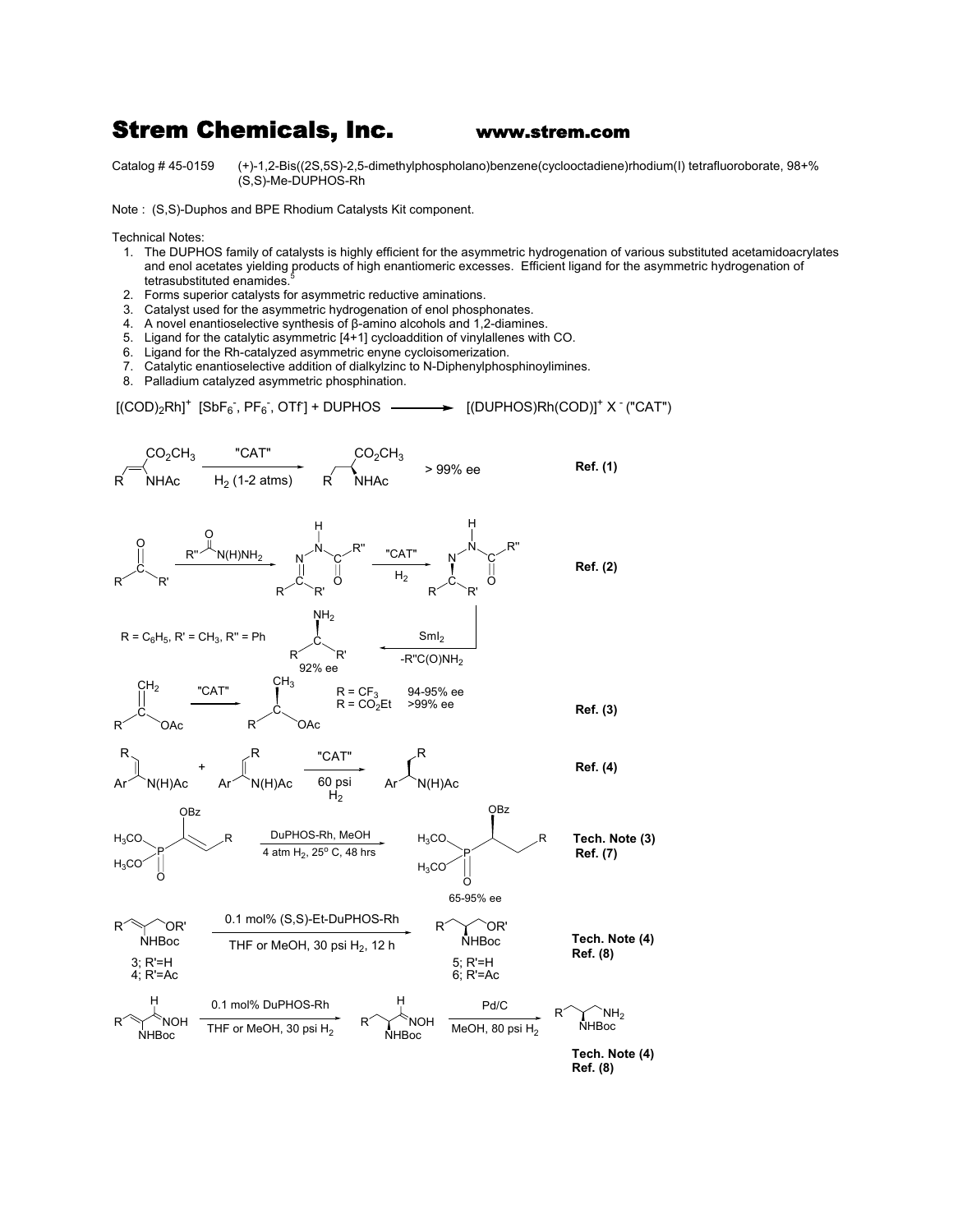

- 6. Burk, M.J., *Handbook of Chiral Chemicals*, Abel, Ager, D.J., Ed. (Marcel Dekker, Inc., New York, 1999) Ch 18, p 339. (review article)
- 7. *Organic Lett.*, **1999**, *1*, 387.
- 8. *Tetrahedron Lett.*, **1999**, *40*, 6685.
- 9. *J. Org. Chem.*, **1999**, *64*, 3290.
- 10. *J. Am. Chem. Soc.*, **1999**, *121*, 4130.